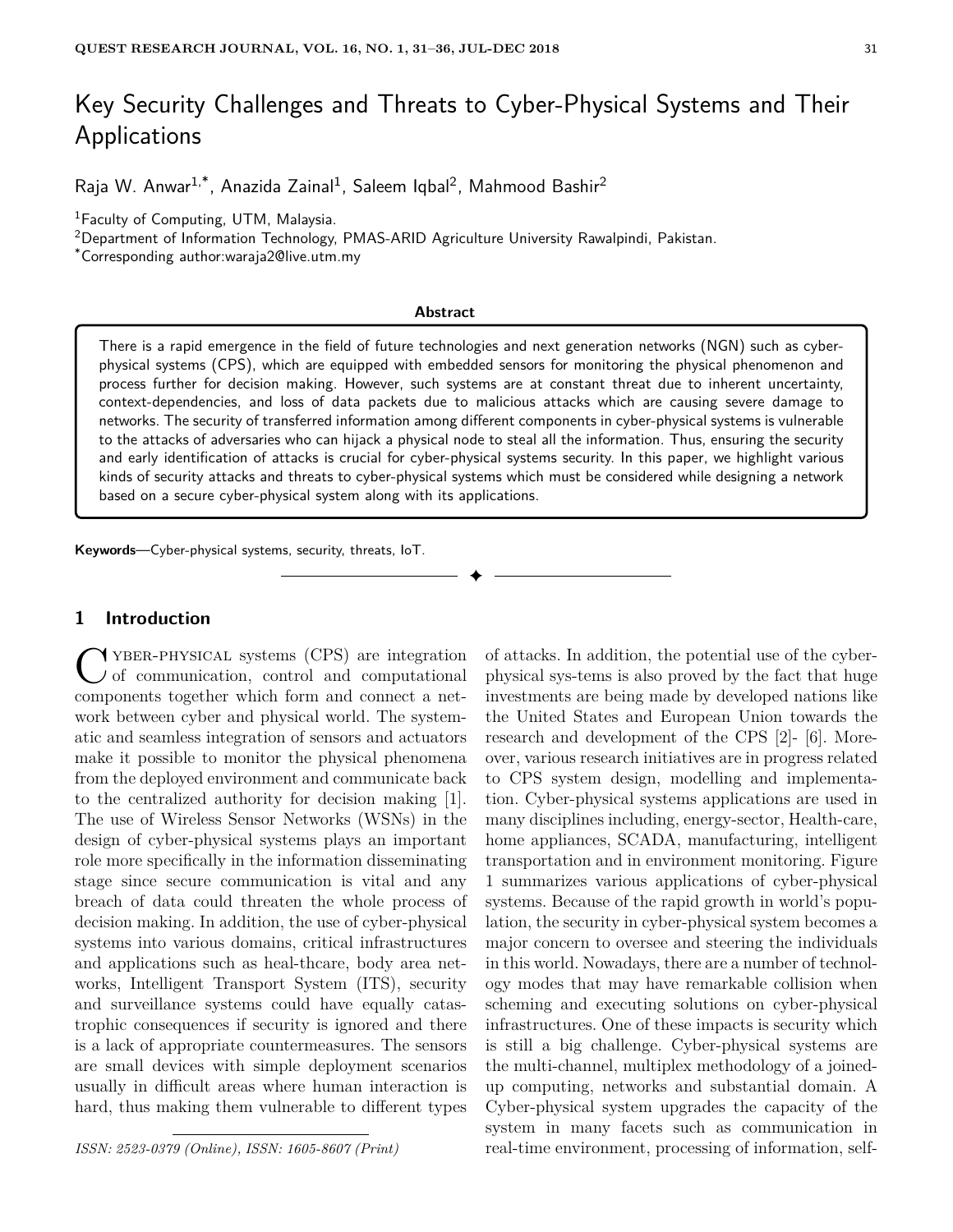

Fig. 1: Applications of cyber-physical systems

supporting of building blocks coordination unit and tangible entities in greatly integrated network domains by mean of string of computation [7]. To provide a secure and trustworthy environment, it is important to detect the attacks early and proper countermeasures must be in in place. In this paper, we analyze various threats and attacks which are aimed to disrupts the operation of cyber-physical system.

The rest of the paper is organized as follows. Section 2 provides various security aspects related to Cyberphysical systems. Sections 3 discusses different attacks related to CPS, while Section 4 describes the security countermeasures and Section 5 discusses the new era of CPS. Finally, Section 6 concludes the paper.

## **2 Security Aspects In CPS**

The basic overflow of any CPS is the monitoring, networking, computing and actuating [8]. Security is one of the issues that is present in all of these processes of Cyber-physical systems. False data may be fed into the system during the monitoring process, the information may be corrupted or blocked at the networking level, the computation process may be attacked to perform malicious controls and calculations and the actuation may be hindered by vandalism of the physical components or the actuators themselves may be physically attacked, as shown in Figure 2. In recent times, there has been a significant increase in attacks against Cyber-physical system. These attacks can massively affect the government, business and other public and private entities as the Cyber-physical system has already started to flourish into every possible field. The reasons behind these attacks may vary, however, some of the major categories of attackers are listed below [9].

1) **Disgruntled employees:** People are the weakest links in the security. More specifically,



Fig. 2: Security attacks at various layers

the unhappy employees can penetrate into the vulnerable parts of the network within the organization and manipulate the processes by misusing the trust and power given to them. This forms one of the most fatal and violated security issues of the current times.

- 2) **Hackers / Cyber-criminals:** These attackers may not be attacking for any specific purpose of harming the system, but only for gaining other insignificant benefits.
- 3) **Rival governments:** Governments may try to attack other government organizations to gain intelligence, hamper the economic growth, and/or harm the infrastructure, etc.
- 4) **Other organizations:** Organizations like various groups of terrorists, activists, or criminal gangs can organize a cyber-attack against other organizations for their own respective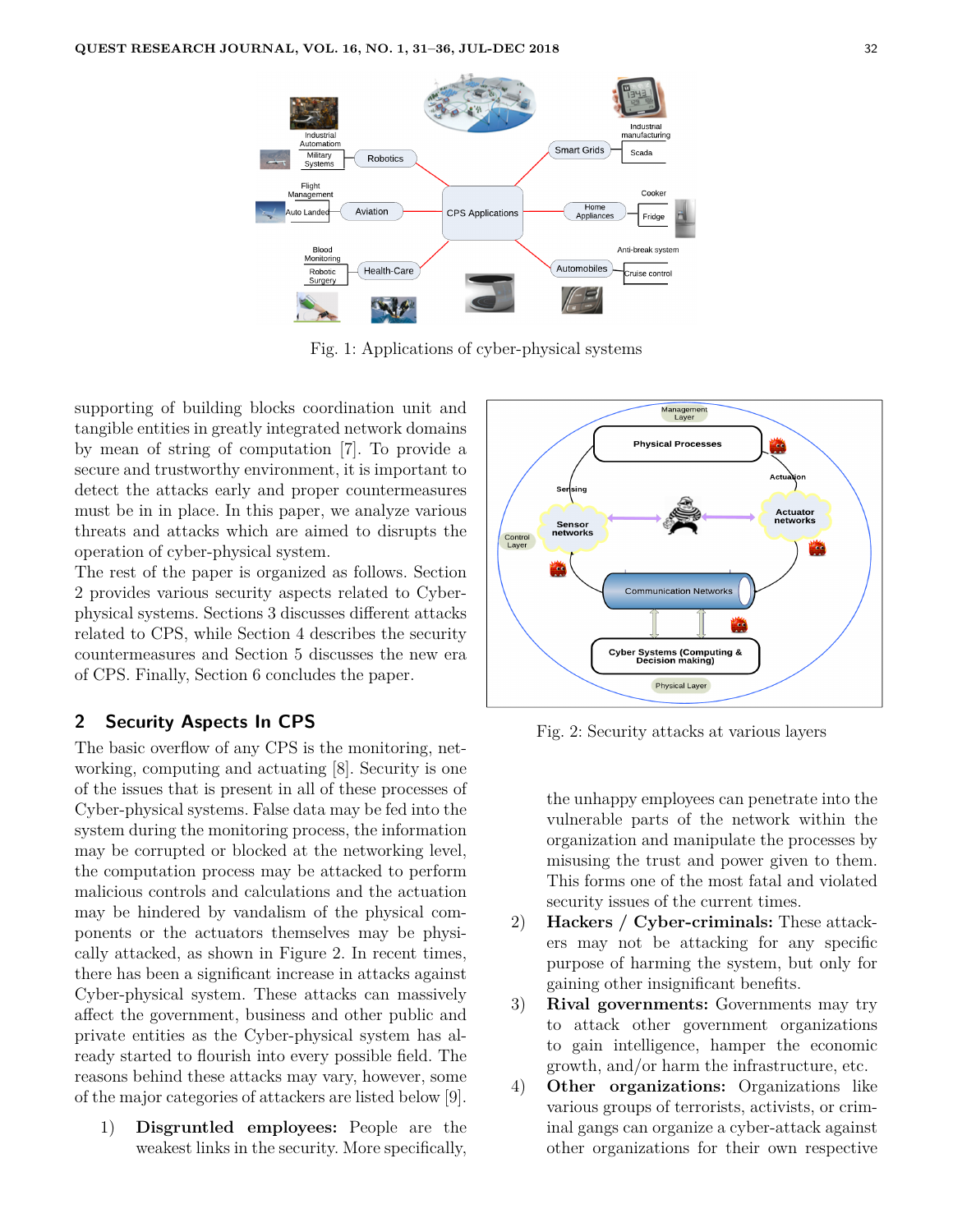#### reasons.

Some of the consequences of these attacks are data damaging, denial of access, stealing of data, manipulation of data, and manipulation in the sensing and actuating process. Whereas, the other challenges in the cyber-physical systems are inter-operability, efficiency, safety, dependability, sustainability, reliability and predictability [10].

## **3 Attacks In CPS**

Due to the sensing and communication nature of cyber-physical systems (CPS), they are always a target for adversaries which launch different attacks on these systems. Some of these attacks are mentioned as follows.

- 1) **Denial of Service (DoS):** In this kind of attack, the attacker floods the communication network or the server with huge volumes of traffic or spurious workloads, thus denying service to legitimate users [11] [12].
- 2) **Man-in-the-Middle (MITM):** This type of attack is classified as active eavesdropping where an attacker initiates and establish a connection with a victim and relays messages. Moreover, the attacker gains the complete control over the victim's conversation.
- 3) **Time Synchronization Attack (TSA):** The timing information target of a real-time system may be attacked [13].
- 4) **Routing attacks:** A malicious node in the network can block the network communication path between source to destination and even consume excessive energy.
- 5) **Malware:** It is a specially created software which exploits the known vulnerabilities in the operating system, hardware and in the protocol. Moreover, a malware enables an automatic and remote management.
- 6) **Network-based intrusion:** An adversary can penetrate into the existing networks and firewalls through hardware back-doors and exploit the open ports in the software and hardware and even inject the malicious code.
- 7) **Eavesdropping:** Through some monitoring tools, an adversary can obtain sensitive information or even gain control of the deployed sensor nodes.
- 8) **Clone attacks:** In a deployed network, an adversary can hijack the physical nodes and replicate the hijacked nodes and then redeploy them back into the existing network. Such attacks are known as clone attacks.



Fig. 3: The taxonomy of CPS attacks

Figure 4 summarizes the taxonomy of the CPS attacks. 2. In addition to the attacks in cyber-physical systems, the following security services are requisite.

- 1) **Integrity:** The integrity ensures that the message or data is not altered while it is in transit or deliberately tampered by an adversary or through malicious node attacks [14].
- 2) **Confidentiality:** The confidentiality of the data ensures that the information remain secure from the unauthorized access [14].
- 3) **Availability:** In an unreliable operating environment, the availability affects the network performance, especially if the network is under a Denial of service (DoS) attack.
- 4) **Authenticity:** Authenticity validates the participating entities through validation since unauthorized entities affect the network performance.

## **4 Security Countermeasures**

By the discussions in the earlier sections, it is well under-stood that managing the security of cyberphysical systems is not trivial and requires a careful design and countermeasures against well-known threats. Moreover, the implemented countermeasures should have an ability to not only resist the attacks, but also to bring the system back into operational state. The security measures in cyber-physical system can broadly be divided into following categories.

#### **4.1 Prevention**

Prevention is based on the manufacturers' understanding of the vulnerabilities within the design of cyber-physical systems and the hardware which includes the various precautionary measures taken to prevent any attack. Similarly, the specific software which is designed only for underlying Cyber-physical system (CPS) also falls in this category.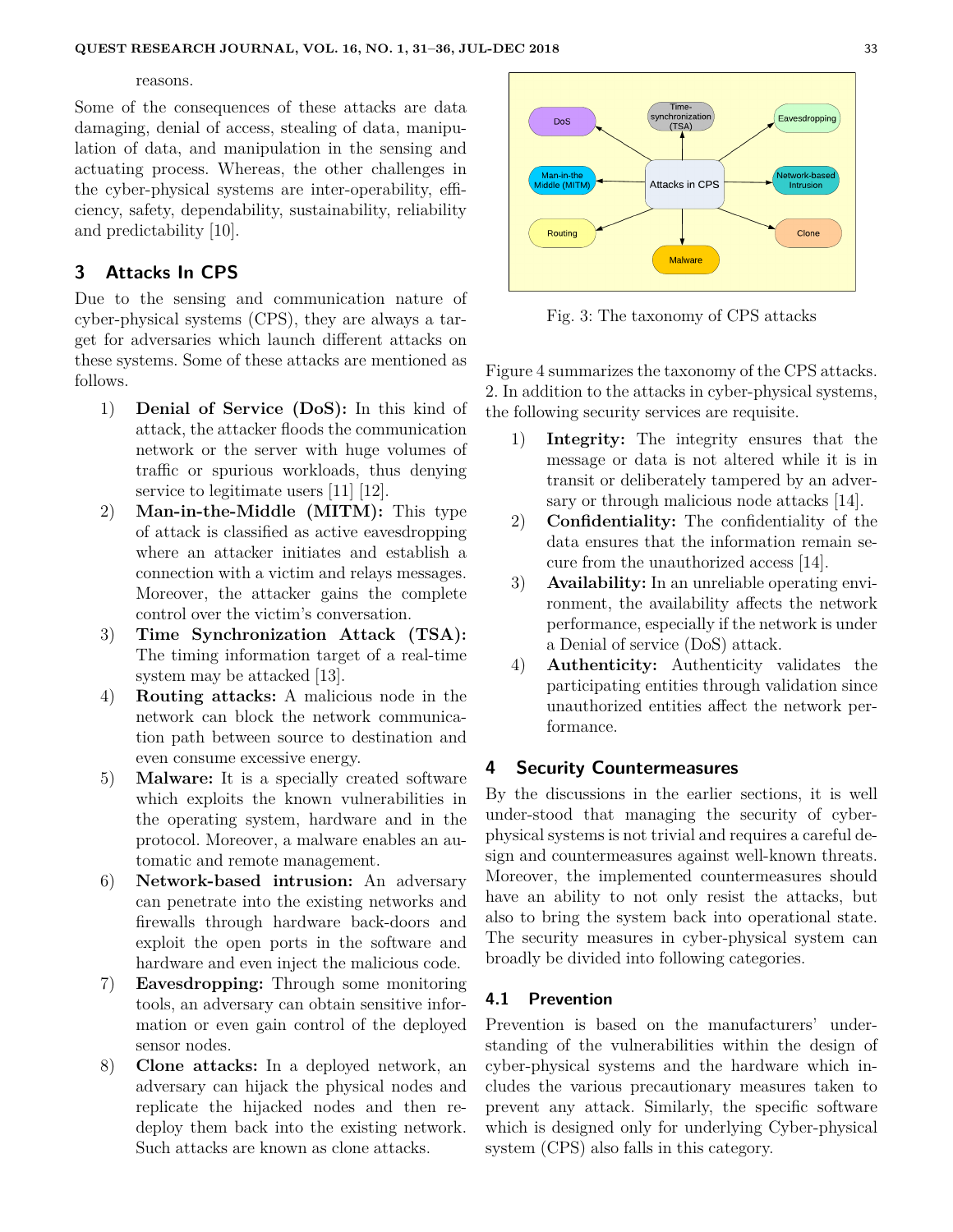#### **4.2 Detection**

None of the systems are perfectly secure and thus there is always a chance of attack on a deployed cyber-physical system. Therefore, an early detection of attack limits the impact of a damage. In addition, once an attack is detected, appropriate countermeasures must be in place to ensures the system resilience. Some of the countermeasures implemented in the cyberphysical system to obtain better security include the following.

- 1) **Cryptography:** It is one of the oldest and most implemented methods of securing a system. It involves authentication through security passwords, keys etc.
- 2) **Remote attestation:** In this technique, a remote device is attested for verifying a node [15]. Attestation can be for both soft-ware and hardware.
- 3) **Prediction Mechanisms:** The system uses certain algorithms to predict potential attacks, failures or malicious activities and warns accordingly [16].
- 4) **Trust and reputation:** Using trust and reputation as security measures is a new method which involves lower overhead and computational complexity as compared to the traditional cryptographic security measures. It is a degree of trust which one node has for another. Trust and reputation increases the confidence level of nodes while communicating with other nodes for sharing the data [20].

## **5 New Era for Cyber-Physical Systems**

Internet of things (IoT), is a network of physical objects, usually sensors and actuators, which have sensing and communication capabilities where sensors provide the captured data directly to the application.

#### **5.1 Internet of Thing (IoT)**

IoT is a framework which provides distinctive identifiers to individuals or objects and connects them using Internet, enabling data transmission without human interaction. The key challenge for IoT is to create a better world for humans in which entities around us understand our needs and likes [17]. Just like cyber-physical systems, several aspects such as anti- eavesdropping, privacy, encryption, secure point to point connection with authentication request of access control, and approaches which supports security and privacy issues by means of identification and authentication are required to achieve security in a



Fig. 4: Security issues in IoT

network. The diverse issues are presented in Figure 3. For a secure storage, an instrument is needed which is based on encryption algorithms and which enables the protection of information [18]. Authentication, data integrate, device availability, data secrecy and confidentiality are some of the notable features for effective and secure communication among devices in IoT.

### **5.2 Big Data**

Big data is a set of huge amount of data which cannot be managed and processed by traditional software tools within an acceptable processing time. Big data refers to all the data which is present in a serverâĂŹs data-base. Nowadays social networks, cloud systems, and smart mobiles are able to process big amount of data which refers to the term Big data [19]. Big data represents a Multi-V mechanism which refers to a huge amount of data (minimum in Terabytes), variety of data by means of different formats, velocity by means of data arrival at a high frequency, and huge number of data source. Because of the low cost, and far-reaching technology, the big data enables new and seamless provocation and possibilities in the area of cyber-physical systems. In cyber physical applications, environment sensors collects data from the physical environment and reports it back to a centralized authority which generates real-time response [20]. Realtime processing of big data has now become a challenge for the applications of cyber-physical systems.

#### **5.3 Cloud Computing**

A group of servers and network software that allows centralized database for data storage and online access to online services or resources such as Facebook, Google constitute cloud computing. The terminology of evolution of on-demand information technology services and products refers to the recently introduced technology of cloud computing. Cloud computing provides real-time services, security and protection, solidity, and reliability requirement in cyber physical system. Cyber physical systems require resilience and